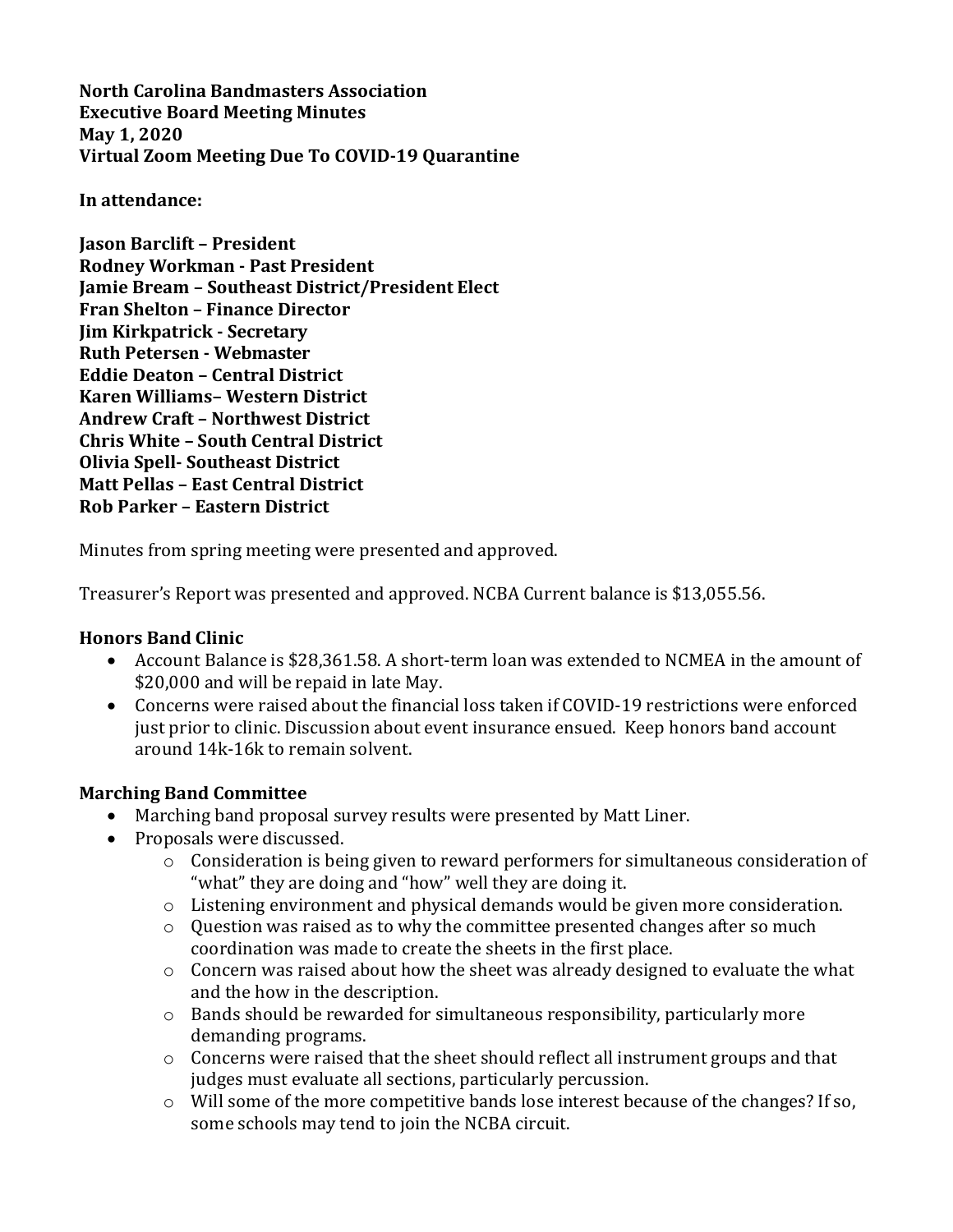- $\circ$  The NCBA wants to maintain a system that supports the greatest number of schools and help the greatest number of students.
	- Proposal 1 MPE: Passed
	- Proposal 2 MPI: Passed
	- Proposal 3 Caption Weight Percentages: Passed
	- Proposal 4 Music Effect, One Judge: Passed
	- Proposal 5 Elimination of Written Commentary: Passed
- Timing and Penalties: Proposal was made and approved to waive performance timing penalties due to potential COVID-19 rehearsal time restrictions for 2020.
- Refunds can be given to host bands in case they have to cancel due to COVID-19. Show host applications will be open soon. Deadline will be extended.

## **Honors Band**

- Honors band conductors are secured for 2021.
- Auditions will be the same location and same dates.
- If football is flipped to the spring we will still have Honors Band in the spring.
- Honors Band audition requirements were discussed. Auditionsolos.com MS and 9-10 solos were well received. 11-12 solos were too easy. District feedback indicated a formal proposal should be made by NCBA for discussion in Fall meetings and to have a statewide vote in November. MS is more difficult than current solos and flexibility would be considered. New solos would be implemented in 2021-22.
- Honor Band Audition Clarification: One representative from each district for MS and one representative for 9-12 will tabulate scores.

## **Concert Band MPA**

- Committee will coordinate reviewing new music for 2020-2021.
- Question was raised on whether or not bands can perform their 2020 program for 2021? Bands may do so, if they choose, with the exception of South Central who was able to complete their 2020 MPA event.

# **Hall of Fame**

- 2019-2020 presentation will be made at the NCMEA Conference at the fall business meeting.
- 2020-21 nominations for NCBA Hall of Fame should be made by July 1. Jason will send an email out to membership.

## **New Business**

- Discussion ensued regarding district treasurer pay. Decision was made to mandate that districts pay treasurers a minimum of \$500 and leave it to each district's discretion of paying any amount more than that.
- NCMEA Conference is progressing nicely. Scott Rush will present and Boston Brass will perform and present. Keep in mind Wednesday is a National Holiday.
- Only 2 performance applications have been submitted, 1 MS and 1 HS. Encourage more Directors from your district to apply.
- NCMEA Legacy Jazz Band open to Band Directors with an offering of brunch or lunch to help celebrate 50<sup>th</sup> Anniversary of NCMEA.
- A virtual conference is being explored in case necessary.